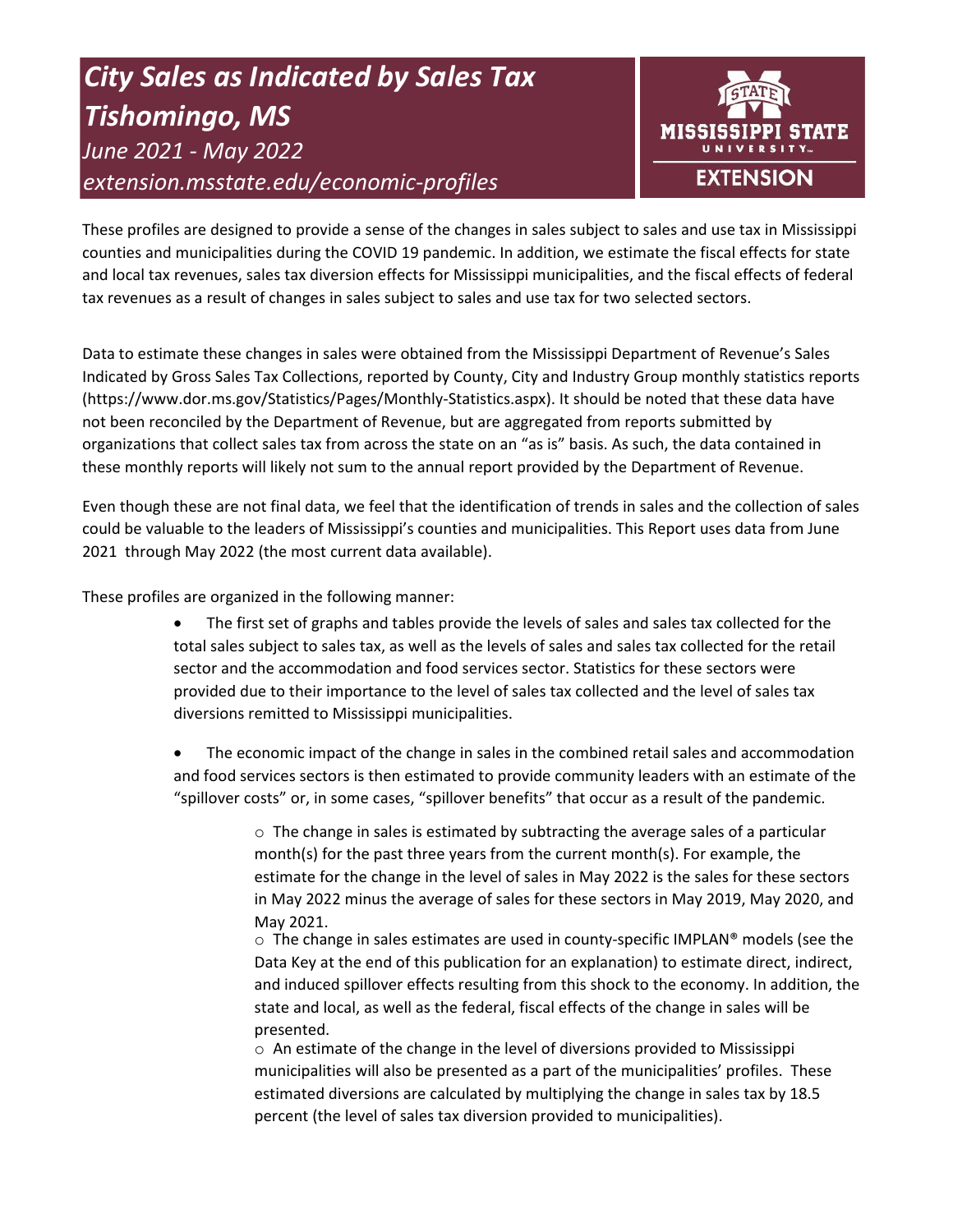| Total Sales as Indicated by Sales Tax (\$000s) |         |         |         |         | <b>Total Sales Tax Collected (\$000s)</b> |      |       |       |       |
|------------------------------------------------|---------|---------|---------|---------|-------------------------------------------|------|-------|-------|-------|
| Month                                          | 2019    | 2020    | 2021    | 2022    | Month                                     | 2019 | 2020  | 2021  | 2022  |
| January                                        | \$1,294 | \$3,949 | \$4,411 | \$5,813 | January                                   | \$80 | \$72  | \$96  | \$98  |
| February                                       | \$4,230 | \$3,235 | \$3,495 | \$3,874 | February                                  | \$58 | \$56  | \$76  | \$85  |
| March                                          | \$3,506 | \$5,079 | \$3,539 | \$5,166 | March                                     | \$60 | \$68  | \$69  | \$83  |
| April                                          | \$3,757 | \$5,064 | \$5,309 | \$7,226 | April                                     | \$85 | \$98  | \$130 | \$139 |
| May                                            | \$4,179 | \$4,888 | \$4,753 | \$6,312 | May                                       | \$76 | \$107 | \$109 | \$153 |
| June                                           | \$4,864 | \$5,269 | \$4,953 |         | June                                      | \$81 | \$118 | \$128 |       |
| July                                           | \$1,803 | \$4,402 | \$4,814 |         | July                                      | \$81 | \$92  | \$125 |       |
| August                                         | \$3,426 | \$4,117 | \$5,294 |         | August                                    | \$67 | \$89  | \$111 |       |
| September                                      | \$5,240 | \$4,166 | \$4,711 |         | September                                 | \$79 | \$77  | \$105 |       |
| October                                        | \$3,762 | \$3,795 | \$4,807 |         | October                                   | \$72 | \$77  | \$97  |       |
| November                                       | \$4,431 | \$4,406 | \$4,841 |         | November                                  | \$69 | \$78  | \$119 |       |
| December                                       | \$3,380 | \$3,822 | \$5,831 |         | December                                  | \$66 | \$72  | \$137 |       |



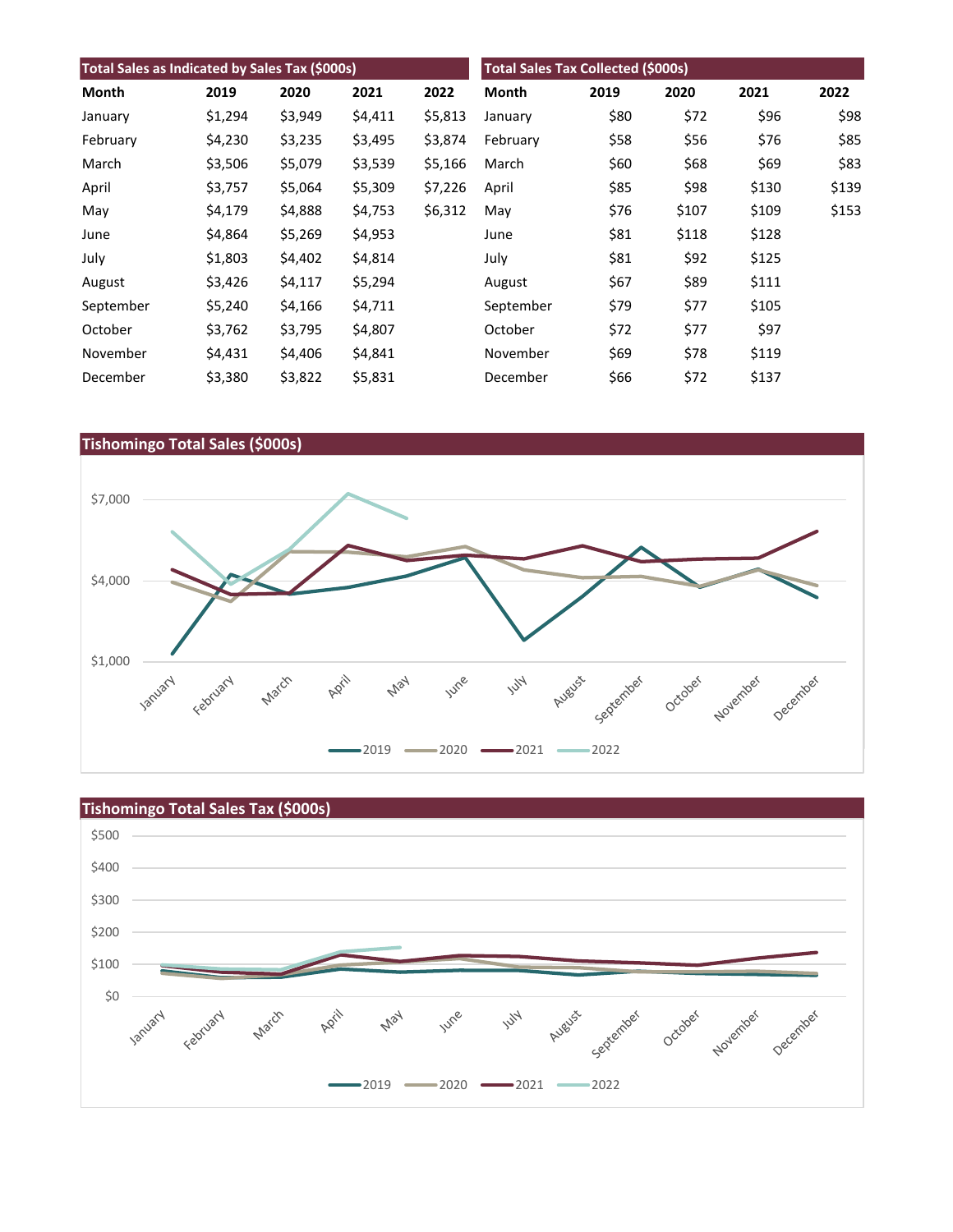| Retail Sector Sales as Indicated by Sales Tax (\$000s) |         |         |         |         | Retail Sector Sales Tax Collected (\$000s) |      |       |       |       |
|--------------------------------------------------------|---------|---------|---------|---------|--------------------------------------------|------|-------|-------|-------|
| Month                                                  | 2019    | 2020    | 2021    | 2022    | Month                                      | 2019 | 2020  | 2021  | 2022  |
| January                                                | \$1,047 | \$1,011 | \$1,352 | \$1,414 | January                                    | \$65 | \$61  | \$84  | \$87  |
| February                                               | \$729   | \$739   | \$1,031 | \$1,316 | February                                   | \$43 | \$44  | \$62  | \$76  |
| March                                                  | \$868   | \$893   | \$961   | \$1,349 | March                                      | \$49 | \$54  | \$58  | \$75  |
| April                                                  | \$1,125 | \$1,311 | \$1,754 | \$2,045 | April                                      | \$69 | \$83  | \$111 | \$127 |
| May                                                    | \$996   | \$1,522 | \$1,503 | \$2,200 | May                                        | \$62 | \$95  | \$93  | \$141 |
| June                                                   | \$1,076 | \$1,621 | \$1,777 |         | June                                       | \$65 | \$103 | \$113 |       |
| July                                                   | \$1,052 | \$1,188 | \$1,736 |         | July                                       | \$66 | \$75  | \$110 |       |
| August                                                 | \$908   | \$1,169 | \$1,569 |         | August                                     | \$55 | \$72  | \$97  |       |
| September                                              | \$1,104 | \$1,057 | \$1,470 |         | September                                  | \$66 | \$62  | \$89  |       |
| October                                                | \$950   | \$1,014 | \$1,365 |         | October                                    | \$60 | \$61  | \$84  |       |
| November                                               | \$983   | \$1,108 | \$1,693 |         | November                                   | \$57 | \$66  | \$103 |       |
| December                                               | \$867   | \$972   | \$2,025 |         | December                                   | \$52 | \$59  | \$126 |       |



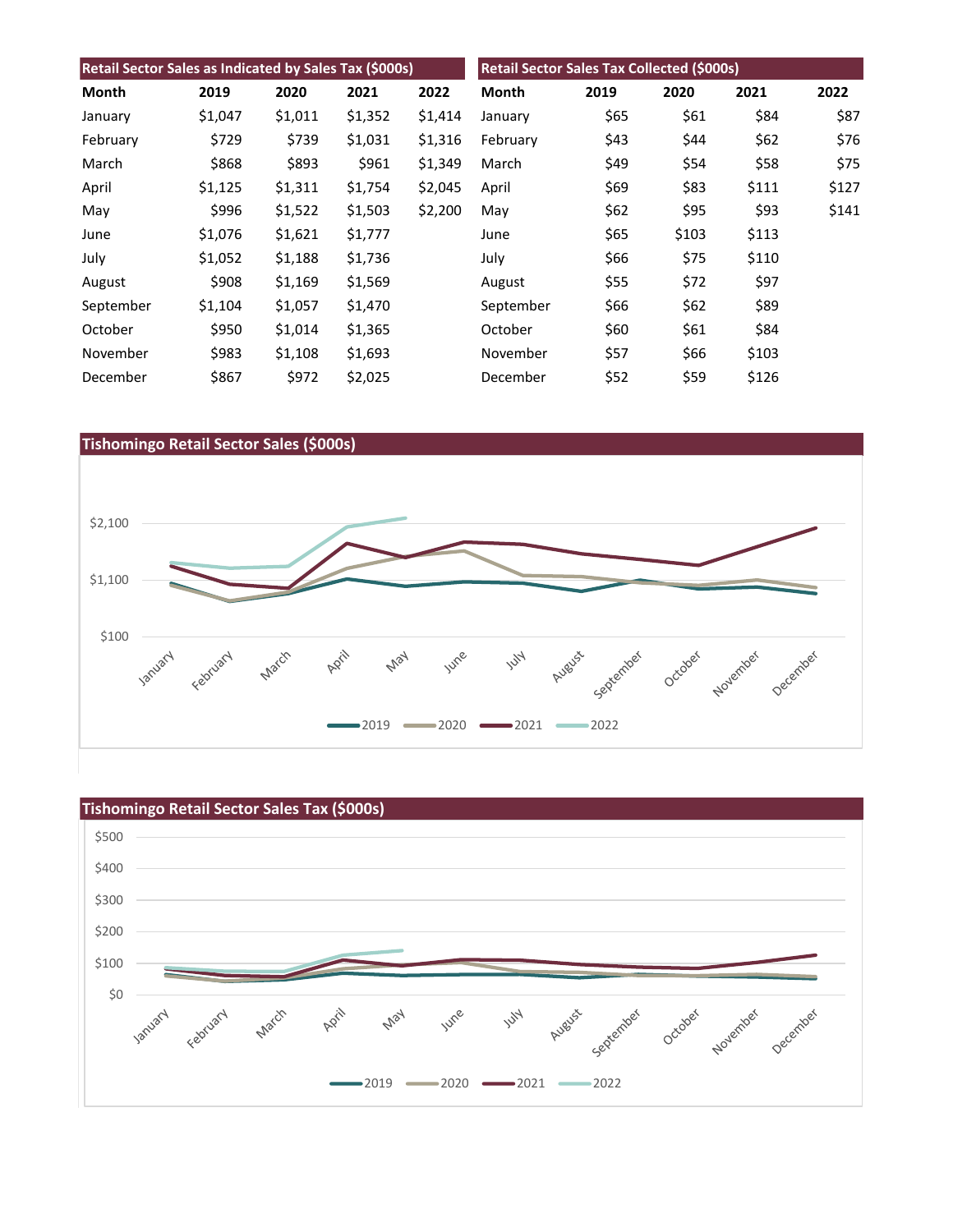| <b>Food Service and Accommodations Sector Sales</b><br><b>Subject to Sales Tax (\$000s)</b> |      |      |      |      |                               | <b>Food Service and Accommodations Sector Sales</b> |      |      |      |  |
|---------------------------------------------------------------------------------------------|------|------|------|------|-------------------------------|-----------------------------------------------------|------|------|------|--|
|                                                                                             |      |      |      |      | <b>Tax Collected (\$000s)</b> |                                                     |      |      |      |  |
| <b>Month</b>                                                                                | 2019 | 2020 | 2021 | 2022 | <b>Month</b>                  | 2019                                                | 2020 | 2021 | 2022 |  |
| January                                                                                     | \$25 | \$0  | \$0  | \$0  | January                       | \$2                                                 | \$0  | \$0  | \$0  |  |
| February                                                                                    | \$0  | \$0  | \$0  | \$0  | February                      | \$0                                                 | \$0  | \$0  | \$0  |  |
| March                                                                                       | \$34 | \$0  | \$0  | \$0  | March                         | \$2                                                 | \$0  | \$0  | \$0  |  |
| April                                                                                       | \$39 | \$0  | \$0  | \$0  | April                         | \$3                                                 | \$0  | \$0  | \$0  |  |
| May                                                                                         | \$40 | \$0  | \$0  | \$0  | May                           | \$3                                                 | \$0  | \$0  | \$0  |  |
| June                                                                                        | \$41 | \$0  | \$0  |      | June                          | \$3                                                 | \$0  | \$0  |      |  |
| July                                                                                        | \$33 | \$0  | \$0  |      | July                          | \$2                                                 | \$0  | \$0  |      |  |
| August                                                                                      | \$0  | \$0  | \$0  |      | August                        | \$0                                                 | \$0  | \$0  |      |  |
| September                                                                                   | \$0  | \$0  | \$0  |      | September                     | \$0                                                 | \$0  | \$0  |      |  |
| October                                                                                     | \$0  | \$0  | \$0  |      | October                       | \$0                                                 | \$0  | \$0  |      |  |
| November                                                                                    | \$34 | \$0  | \$0  |      | November                      | \$2                                                 | \$0  | \$0  |      |  |
| December                                                                                    | \$0  | \$0  | \$0  |      | December                      | \$0                                                 | \$0  | \$0  |      |  |

**Tishomingo Food Service and Accommodations Sector Sales (\$000s)**



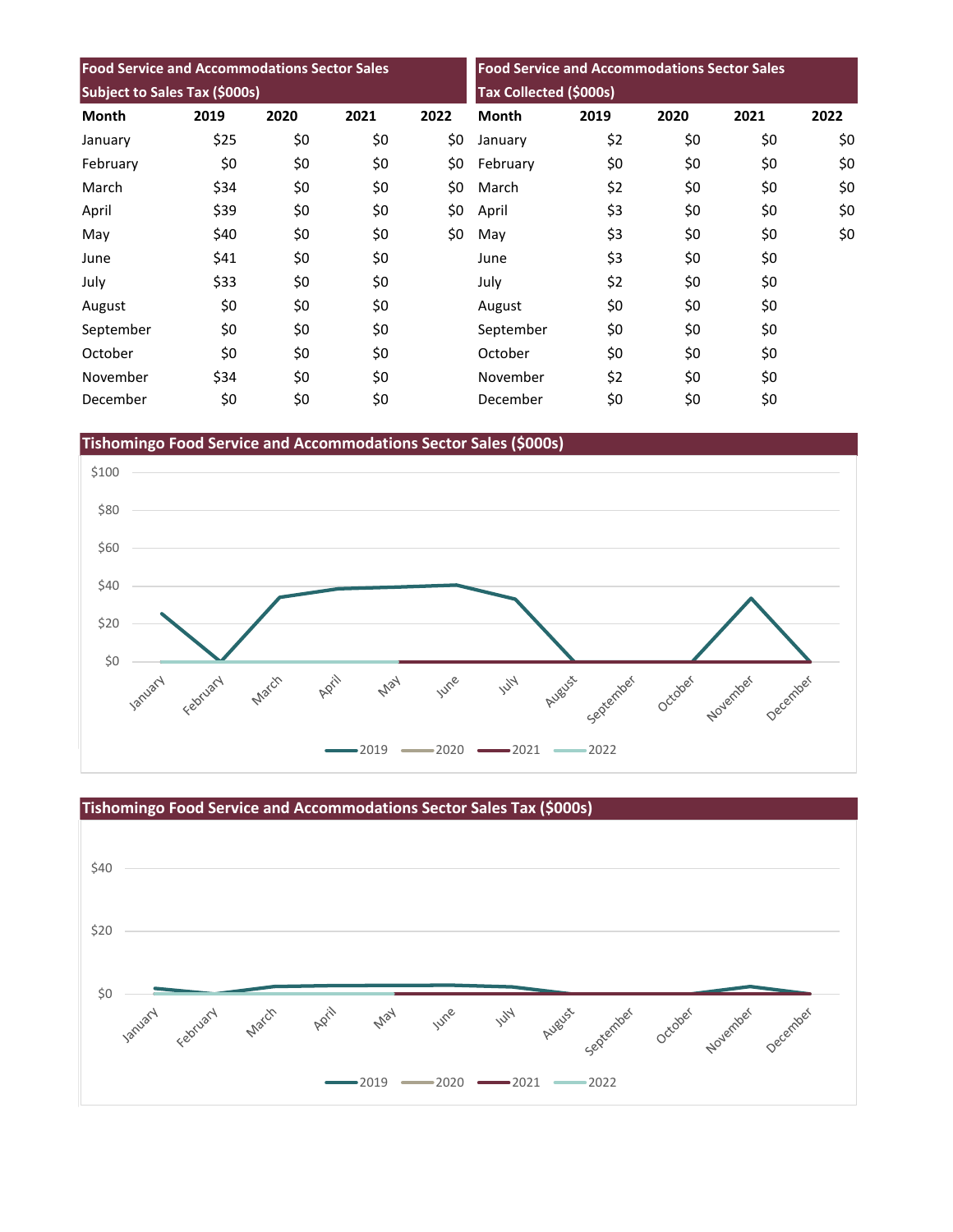| <b>Estimated Change in Sales</b>                        |                      |                |               |
|---------------------------------------------------------|----------------------|----------------|---------------|
|                                                         | <b>Sales</b>         | Average Sales* | Change in     |
|                                                         | <b>Jun21 - May22</b> | Jun18 - May21  | <b>Sales</b>  |
| <b>Agriculture, Forestry, Fishing and Hunting</b>       | \$0                  | \$0            | \$0           |
| Mining, Quarrying, and Oil and Gas Extraction           | \$0                  | \$0            | \$0           |
| <b>Utilities</b>                                        | \$180,143            | \$197,227      | (\$17,084)    |
| Construction                                            | \$0                  | \$0            | \$0           |
| Manufacturing                                           | \$0                  | \$0            | \$0           |
| <b>Wholesale Trade</b>                                  | \$0                  | \$0            | \$0           |
| <b>Retail Trade</b>                                     | \$20,000,000         | \$12,800,000   | \$7,113,752   |
| <b>Transportation and Warehousing</b>                   | \$0                  | \$0            | \$0           |
| <b>Information</b>                                      | \$446,107            | \$603,064      | ( \$156, 957) |
| <b>Finance and Insurance</b>                            | \$0                  | \$0            | \$0           |
| <b>Real Estate and Rental and Leasing</b>               | \$0                  | \$0            | \$0           |
| <b>Professional, Scientific, and Technical Services</b> | \$0                  | \$0            | \$0           |
| <b>Management of Companies and Enterprises</b>          | \$0                  | \$0            | \$0           |
| <b>Admin/Support/Waste Mgt &amp; Remediation Svcs</b>   | \$0                  | \$0            | \$0           |
| <b>Educational Services</b>                             | \$0                  | \$0            | \$0           |
| <b>Health Care and Social Assistance</b>                | \$0                  | \$0            | \$0           |
| Arts, Entertainment, and Recreation                     | \$0                  | \$0            | \$0           |
| <b>Accomodation and Food Services</b>                   | \$0                  | \$86,532       | ( \$86, 532)  |
| <b>Other Services (except Public Administration)</b>    | \$60,156             | \$0            | \$60,156      |
| <b>Public Administration</b>                            | \$0                  | \$0            | \$0           |
| <b>Change in Total of Sector Sales</b>                  | \$20,686,406         | \$13,686,823   | \$6,913,335   |

\*Average Sales is calculated as the sum of average monthly sales for the three previous years.

| <b>Economic Impact Summary from Change in Total of Sector Sales (IMPLAN)</b> |            |                     |                             |             |  |  |  |
|------------------------------------------------------------------------------|------------|---------------------|-----------------------------|-------------|--|--|--|
| <b>Impact Type</b>                                                           | Employment | <b>Labor Income</b> | <b>Total Value</b><br>Added | Output      |  |  |  |
| <b>Direct Effect</b>                                                         | 84.5       | \$2,479,953         | \$3,879,350                 | \$2,248,209 |  |  |  |
| <b>Indirect Effect</b>                                                       | 2.1        | \$75,244            | \$186,803                   | \$365,752   |  |  |  |
| <b>Induced Effect</b>                                                        | 6.9        | \$205,907           | \$405,470                   | \$788,722   |  |  |  |
| <b>Total Effect</b>                                                          | 28.4       | \$948,893           | \$1,632,375                 | \$629,196   |  |  |  |

**Estimated Change in Municipal Sales Tax Diversions (18.5%) \$73,784** See explanation of Municipal Sales Tax Diversions in the Data Key.

## **Estimated Change in State and Local Tax from Change in Total of Sector Sales (IMPLAN)**

|                                  |                   |            | Taxes on              |                   |                     |
|----------------------------------|-------------------|------------|-----------------------|-------------------|---------------------|
|                                  | <b>Employment</b> | Proprietor | <b>Production and</b> |                   |                     |
| <b>Description</b>               | Compensation      | Income     | <b>Imports</b>        | <b>Households</b> | <b>Corporations</b> |
| <b>Dividends</b>                 | \$0               | \$0        | \$0                   | \$0               | \$473               |
| <b>Social Insurance</b>          | \$178             | \$0        | \$0                   | \$0               | \$0                 |
| <b>TOPI: Sales Tax</b>           | \$0               | \$0        | \$398,835             | \$0               | \$0                 |
| <b>TOPI: Property Tax</b>        | \$0               | \$0        | \$374,993             | \$0               | \$0                 |
| <b>TOPI: Other Tax</b>           | \$0               | \$0        | \$40,444              | \$0               | \$0                 |
| <b>Corporate Profits Tax</b>     | \$0               | \$0        | \$0                   | \$0               | \$10,649            |
| <b>Personal Taxes</b>            | \$0               | \$0        | \$0                   | \$57,003          | \$0                 |
| <b>Total State and Local Tax</b> | \$74              | \$0        | \$368,298             | \$19,432          | \$3,894             |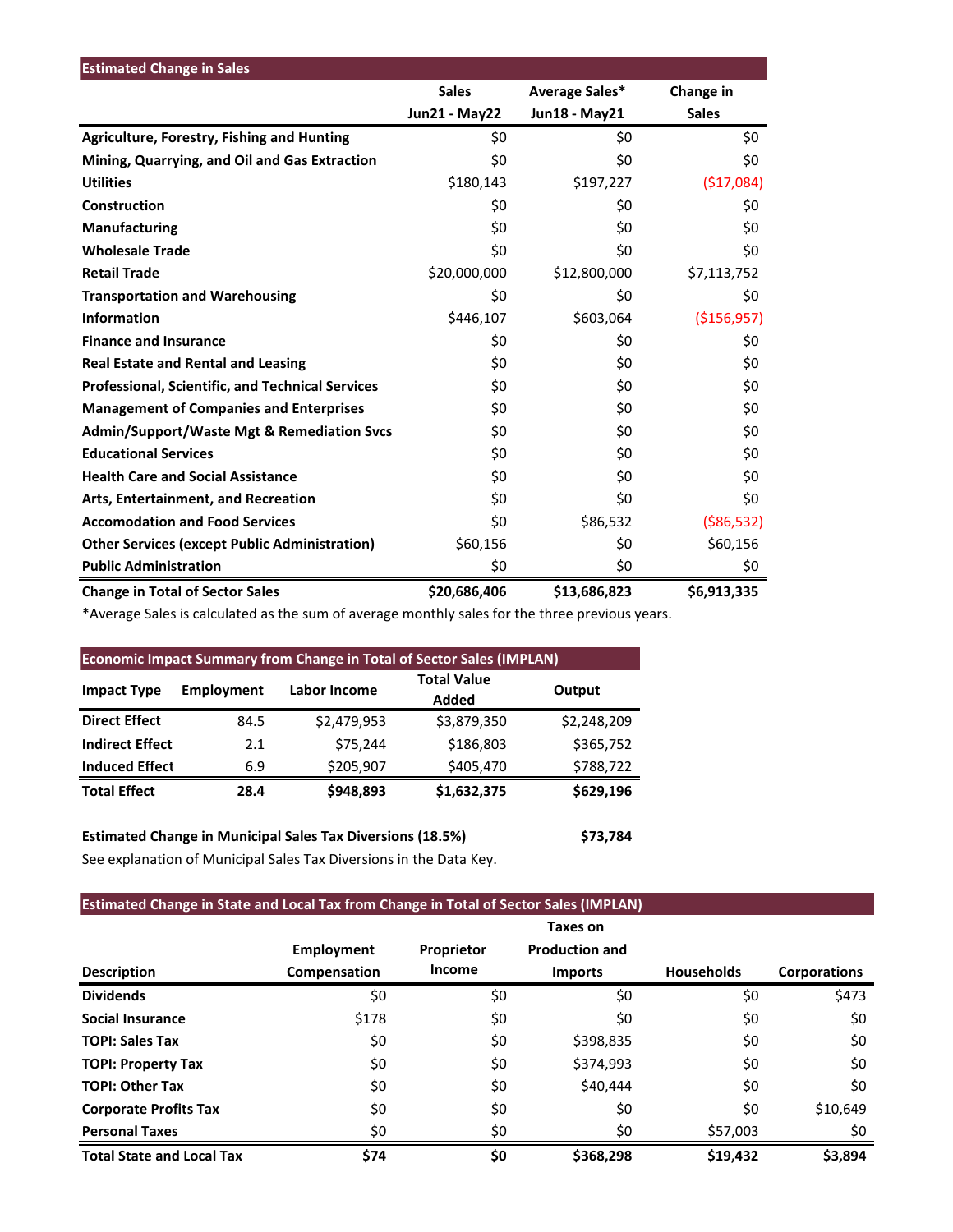# **Sales Tax Diversions and Special Levies**

| <b>Tishomingo Diversions</b> |          |          |          |          | <b>No Special Levy</b> |      |      |      |      |
|------------------------------|----------|----------|----------|----------|------------------------|------|------|------|------|
| Month                        | 2019     | 2020     | 2021     | 2022     | Month                  | 2019 | 2020 | 2021 | 2022 |
| January                      | \$15,274 | \$13,478 | \$17,943 | \$18,030 | January                |      |      |      |      |
| February                     | \$10,637 | \$10,563 | \$14,211 | \$16,506 | February               |      |      |      |      |
| March                        | \$11,416 | \$12,735 | \$13,019 | \$15,928 | March                  |      |      |      |      |
| April                        | \$15,953 | \$18,161 | \$24,183 | \$25,949 | April                  |      |      |      |      |
| May                          | \$14,328 | \$20,192 | \$20,107 | \$28,377 | May                    |      |      |      |      |
| June                         | \$15,337 | \$21,987 | \$23,893 |          | June                   |      |      |      |      |
| July                         | \$15,129 | \$17,071 | \$23,142 |          | July                   |      |      |      |      |
| August                       | \$12,466 | \$16,639 | \$20,660 |          | August                 |      |      |      |      |
| September                    | \$14,627 | \$14,353 | \$19,597 |          | September              |      |      |      |      |
| October                      | \$13,394 | \$14,424 | \$18,314 |          | October                |      |      |      |      |
| November                     | \$12,986 | \$14,691 | \$22,307 |          | November               |      |      |      |      |
| December                     | \$12,407 | \$13,375 | \$25,541 |          | December               |      |      |      |      |

| <b>No Special Levy</b> |      |      |      |      | <b>No Special Levy</b> |      |      |      |      |  |
|------------------------|------|------|------|------|------------------------|------|------|------|------|--|
| Month                  | 2019 | 2020 | 2021 | 2022 | Month                  | 2019 | 2020 | 2021 | 2022 |  |
| January                |      |      |      |      | January                |      |      |      |      |  |
| February               |      |      |      |      | February               |      |      |      |      |  |
| March                  |      |      |      |      | March                  |      |      |      |      |  |
| April                  |      |      |      |      | April                  |      |      |      |      |  |
| May                    |      |      |      |      | May                    |      |      |      |      |  |
| June                   |      |      |      |      | June                   |      |      |      |      |  |
| July                   |      |      |      |      | July                   |      |      |      |      |  |
| August                 |      |      |      |      | August                 |      |      |      |      |  |
| September              |      |      |      |      | September              |      |      |      |      |  |
| October                |      |      |      |      | October                |      |      |      |      |  |
| November               |      |      |      |      | November               |      |      |      |      |  |
| December               |      |      |      |      | December               |      |      |      |      |  |

| <b>No Special Levy</b> |      |      |      |      |
|------------------------|------|------|------|------|
| <b>Month</b>           | 2019 | 2020 | 2021 | 2022 |
| January                |      |      |      |      |
| February               |      |      |      |      |
| March                  |      |      |      |      |
| April                  |      |      |      |      |
| May                    |      |      |      |      |
| June                   |      |      |      |      |
| July                   |      |      |      |      |
| August                 |      |      |      |      |
| September              |      |      |      |      |
| October                |      |      |      |      |
| November               |      |      |      |      |
| December               |      |      |      |      |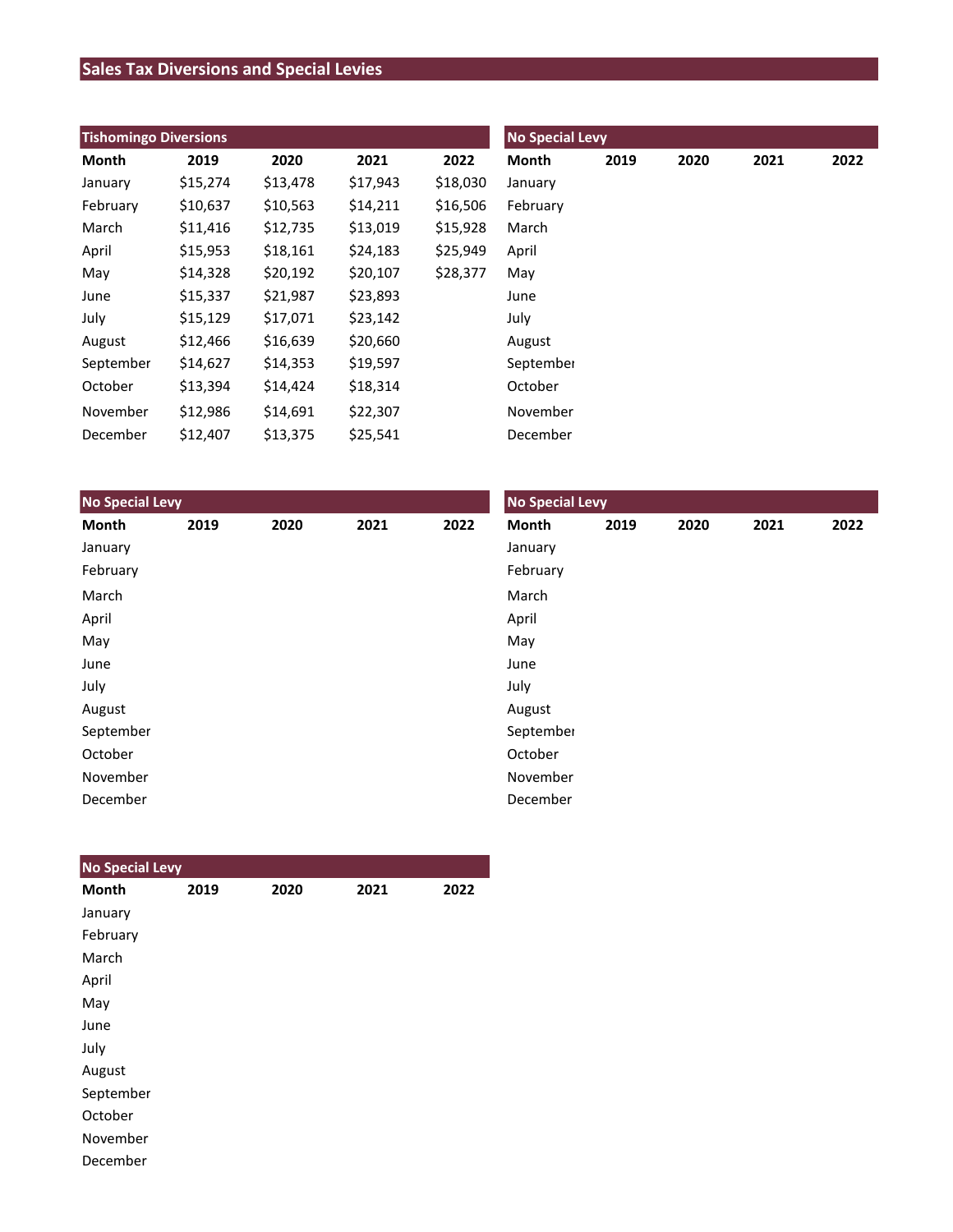#### **Estimated Change in Federal Tax from Change in Total of Sector Sales (IMPLAN)**

|                                 |              |               | <b>Taxes on</b>       |                   |                     |
|---------------------------------|--------------|---------------|-----------------------|-------------------|---------------------|
|                                 | Employment   | Proprietor    | <b>Production and</b> |                   |                     |
| <b>Description</b>              | Compensation | <b>Income</b> | <b>Imports</b>        | <b>Households</b> | <b>Corporations</b> |
| <b>Social Insurance</b>         | \$313,621    | \$26,802      | \$0                   | \$0               | \$0                 |
| <b>TOPI: Taxes</b>              | \$0          | \$0           | \$110,696             | \$0               | \$0                 |
| <b>Corporate Profits Tax</b>    | \$0          | \$0           | \$0                   | \$0               | \$21,975            |
| <b>Personal Tax: Income Tax</b> | \$0          | \$0           | \$0                   | \$122,100         | \$0                 |
| <b>Total Federal Tax</b>        | \$119.063    | \$3.985       | \$55,126              | \$50,613          | \$8,174             |

## **DATA Key**

#### **Total Sales as Indicated by Sales Tax**

North American Industrial Classification Sectors (NAICS) sectors included in the "Total Sales as Indicated by Sales Tax" statistics include: Sector 11 – *Agriculture, Forestry, Fishing and Hunting* ; Sector 21 – *Mining, Quarrying, and Oil and Gas Extraction* ; Sector 22 – *Utilities*; Sector 23 – *Construction* ; Sector 31-33 – *Manufacturing* ; Sector 42 – *Wholesale Trade* ; Sector 44-45 – *Retail Trade* ; Sector 48-49 – *Transportation and Warehousing* ; Sector 51 – *Information* ; Sector 52 – *Finance and Insurance* ; Sector 53 – *Real Estate and Rental and Leasing* ; Sector 54 – *Professional, Scientific, and Technical Services*; Sector 55 – *Management of Companies and Enterprises* ; Sector 56 – *Administrative and Support and Waste Management and Remediation Services* ; Sector 61 – *Educational Services*; Sector 62 – *Health Care and Social Assistance* ; Sector 71 – *Arts, Entertainment, and Recreation* ; Sector 72 – *Accommodation and Food Services* ; Sector 81 – *Other Services (Except Public Administration)* ; and Sector 92 – *Public Administration* .

#### **Retail Sector Sales**

Retail Sector Sales includes NAICS Sector 44-45 – Retail Trade.

#### **Accommodation and Food Service Sector Sales**

Accommodation and Food Services Sector Sales includes NAICS Sector 72 – Accommodation and Food Services.

#### **Estimated Change in Sales**

To determine the economic impact of changes in specific sector sales, the average monthly sales by sector (using sales from the thirty-six months prior to the study time frame) was subtracted from the sales for that sector in the study time frame. For this publication, each month's sector sales from April 2018 through March 2020 were averaged and subtracted from sector sales occurring in the April 2020 through March 2021 time period to obtain the Change in Sales estimate. The estimated changes in sales for all sectors were summed to obtain the estimate for the change in Total of Sector Sales.

Municipalities are assigned to the county in which the largest proportion of the municipality's population resides (e.g., while the city of Jackson lies in Hinds, Madison, and Rankin Counties, Jackson was "assigned" to Hinds County because the majority of its population resides in Hinds County).

If the change in sales is negative, this indicates that the sales for the specific geographic area fall below expected values when using the previous three years as a benchmark. If the change in sales is positive, then the sales for the specific geographic area is greater than what would have been expected when using the three previous years as a benchmark.

#### **Estimated Change in Municipal Sales Tax Diversions**

Municipalities receive 18.5 percent of sales tax collected within their boundaries from the Mississippi Department of Revenue that can be used in the general budget(counties are not eligible for this allocation). The estimated change in the municipal sales tax diversion is calculated as 18.5 percent of the change in Taxes on Production and Imports: Sales Tax estimated in the Estimated Change in State and Local Tax from Change in Total of Sector Sales table.